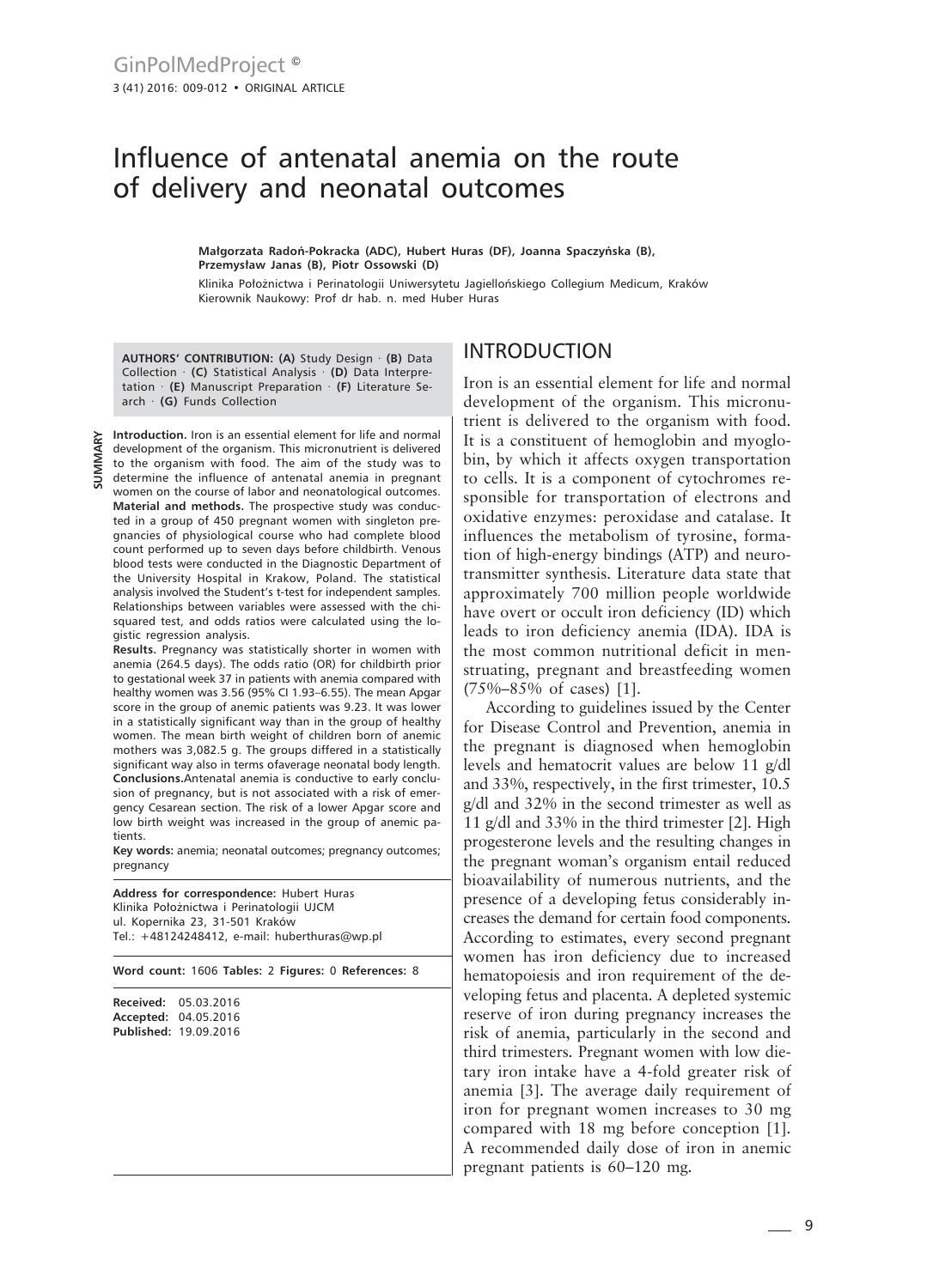A physiological decrease of hemoglobin levels and hematocrit values during pregnancy is caused by a range of changes in the cardiovascular and hematopoietic systems consisting in a 40–60% increase in the plasma volume and an 18–25% increase in the erythrocyte mass. Hemoglobin levels and hematocrit values decrease from the first trimester of pregnancy, reaching the lowest values at the turn of the second and third trimesters. These values persist until the conclusion of pregnancy. The differentiation between physiological changes and iron deficiency anemia at the end of pregnancy is difficult [3].

#### AIM

The aim of the study was to determine the influence of antenatal anemia in pregnant women on the course of labor and neonatological outcomes.

### MATERIAL AND METHODS

It was a retrospective study that enrolled 450 women who gave birth in the Department of Obstetrics and Perinatology of the University Hospital in Krakow, Poland,from January to June 2015. These women were in singleton pregnancies of physiological course and had complete blood count performed up to seven days before childbirth. Venous blood tests were conducted in the Diagnostic Department of the University Hospital in Krakow. The following parameters were analyzed: hemoglobin level, birth weight and body length of the neonate, Apgar score at 1 minute and type of childbirth (natural birth and Cesarean section for obstetric indications).

The patients were divided into two groups: group 1 (n=90) with diagnosed anemia (Hb  $\langle 11 \text{ g/d} \rangle$  and group 2 (n=360) with normal hemoglobin levels  $(\geq 11 \text{ g/d})$ . Patients with significant pregnancy complications, such as arterial hypertension, diabetes, systemic diseases, genital tract and intrauterine infections, premature fluid leakage, vaginal bleeding during pregnancy, fetal and afterbirth defects and twin pregnancies, were excluded from the study.

The Student's t-test for independent samples was used to check the statistical significance of the differences between mean values of the tested parameters in the two groups. Relationships between variables were assessed with the chi-squared test, and odds ratios were calculated using the logistic regression analysis.

## RESULTS

Groups 1 and 2 did not differ significantly in terms of demographic and socioeconomic factors. The mean age of patients was 29.43 (range 15–45) and 30.23 years (range 17–40) for Group 1 and 2, respectively. The difference was not statistically significant.

Pregnancy was statistically shorter in women with anemia. In this case, pregnancy lasted 264.5 days (range 185–290), whereas in Group 2, it lasted 273.23 days (range 198–294) (Tab.1). The odds ratio (OR) for childbirth prior to gestational week 37 in Group 1 compared with Group 2 was 3.65 (95% CI 1.93– 6.55) (Tab. 2).

The mean Apgar score in the group of anemic patients was 9.23 (range 2–10). It was lower in a statistically significant way than in newborns of healthy women (9.8; range 6–10) (Tab.1). The odds ratio for giving birth to a child with Apgar score lower than 8 at 1 minute was 4.90 (95% CI 2.15–11.17) in Group 1 compared with Group 2 (Tab. 2).

The mean birth weight of neonates born of mothers from Group 1 was 3,082.5 g (range 850–4,220) and it was significantly lower than in Group 2 (3,251.5 g; range 1,200–4,420) (Tab. 1). The odds ratio for neonatal birth weight <2,500 g in Group 1 compared with Group 2 was 4.60 (95% CI 2.15–9.84) (Tab. 2).

The groups differed in a statistically significant way also in terms of the mean neonatal body length, which was 53.03 cm (range 36– 61) and 53.96 cm (range 38–61) in anemic patients and in patients with normal hemoglobin levels, respectively (Tab. 1).

Obstetric outcomes were considered in terms of the manner of concluding pregnancy, taking into account natural birth and childbirth by emergency Cesarean section for obstetric indications (failure to progress, fetal asphyxia). The analysis did not include pregnancies terminated by elective Cesarean section (for indications other than obstetric). Anemia did not increase the risk of emergency Cesarean section in a statistically significant way. The odds ratio for Cesarean section due to obstetric indications was 1.69 (95% CI 0.83–3.46) in Group 1 compared with Group 2 (Tab. 2).

## **DISCUSSION**

Despite continuously improving perinatological care, the problem of anemia in pregnant patients is still valid. The analysis of Medline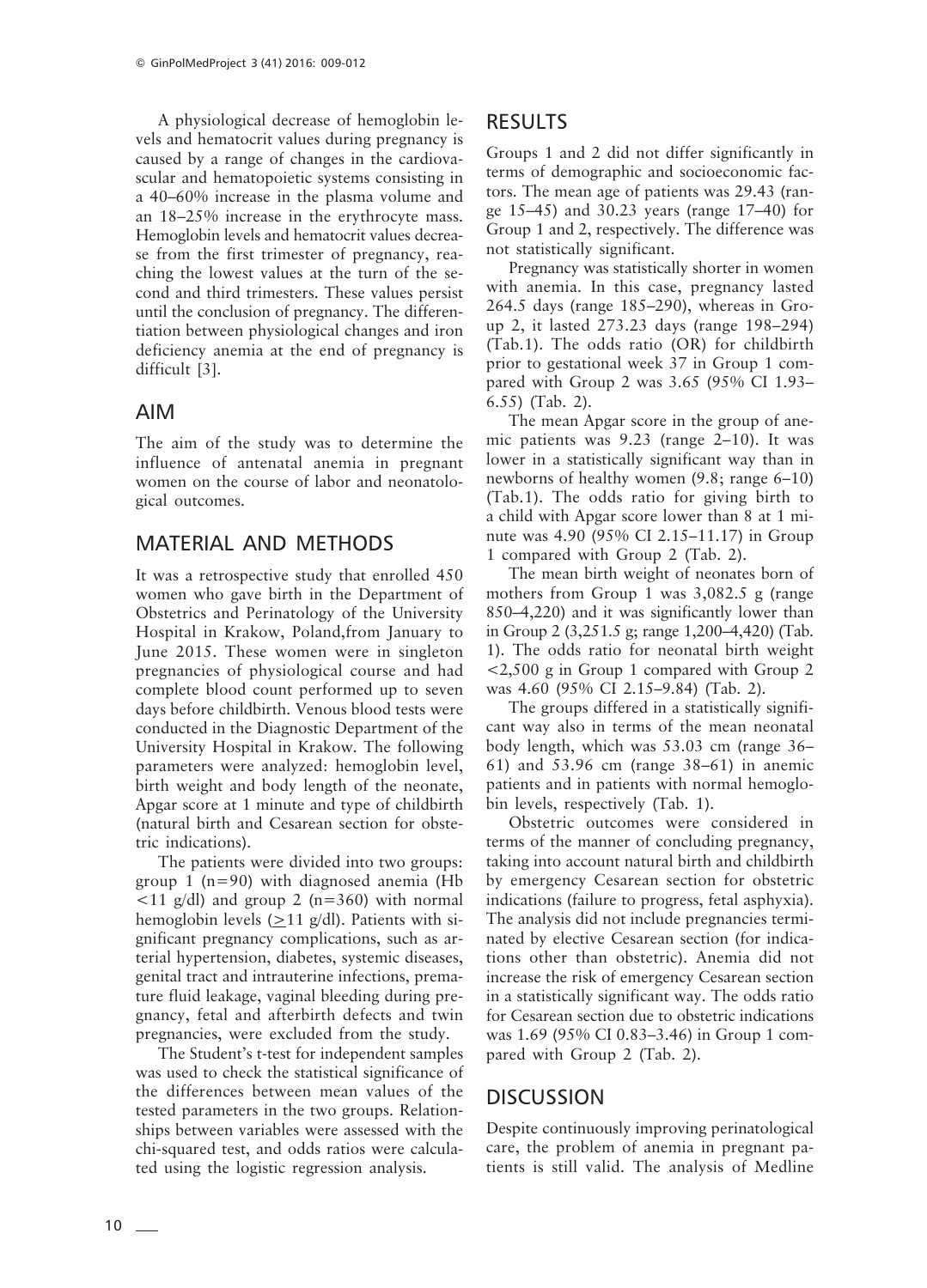articles indicates that this condition is common among pregnant patients worldwide.

The Polish Gynecological Society has issued a number of recommendations concerning management and iron supplementation during pregnancy [1,3,4]. The author's own studies did not evaluate the degree of iron supplementation in patients, but merely assessed hemoglobin levels before childbirth. However, Chatterjee et al. have shown that among 589 Australian pregnant women, 88% used iron preparations during pregnancy. The percentage of women using iron supplementation increased as pregnancy progressed and when anemia or iron deficiency was diagnosed. The results demonstrate that merely 18% of patients used iron preparations ensuring therapeutic concentrations of this element in the organism. Only 47% of patients diagnosed with iron deficiency used therapeutic doses (>100 mg Fe daily). The authors emphasize the lack of uniform guidelines concerning iron supplementation in therapeutic doses among pregnant patients [5].

The study reported above showed a 4.9 times greater risk of a low Apgar score at 1 minute (<8) and a 4.6 times greater risk of low birth weight  $\left($  < 2,500 g) in patients with anemia. Menon et al. have drawn similar conclusions. They investigated the influence of anemia in the second and third trimesters of gestation on selected neonatal anthropometric parameters and outcomes at the third week of life based on the Brazelton scale. They demonstrated that mothers with normal hemoglobin levels in the second trimester of gestation more frequently had children with greater birth weight (0.26 SD), body length (0.50 SD) and head circumference (0.26 SD). Women with anemia in the third trimester presented lower Brazelton orientation scores. However, no significant differences were noted in term of anthropometric measurements. The results could be affected by a broad range of the time of blood sampling (13–22 Hbd and 29–42 Hbd, for the second and third trimesters, respectively) [6].

Imdad et al., based on a meta-analysis of 30 studies, investigated the influence of routine iron supplementation during pregnancy on the occurrence of antenatalanemia and neonatological parameters. The joint results of 12 analyzed studies showed that iron supplementation during pregnancy decreased the risk of too low birth weight in neonates  $(OR=0.80)$  by having a statistically significant impact on the mean birth weight. Imdad did not observe any influence of iron supplementation on the risk of premature birth. The results obtained by these authors confirm our observations concerning a statistically significant increase in the risk of a low Apgar score and low neonatal birth weight in the group of anemic patients [7]. However, our analysis yielded different results concerning the length of pregnancy in anemic women. The odds ratio (OR) for childbirth prior to gestational week 37 in Group 1 compared with Group 2 was 3.65 (95% CI 1.93– 6.55), which means a statistically significant risk increase.

Bencaiova et al. conducted a study among 382 pregnant women and concluded that despite supplementary treatment, the mean iron level during childbirth was decreased. This can

**Tab. 1.** Average mother's age, length of pregnancy, birth weight, birth body length, Apgar score in anemia group and in the group with normal hemoglobin level

|                                    | Group 1 | Group II | Significance |
|------------------------------------|---------|----------|--------------|
| Average mother's age [years]       | 29,43   | 30,23    | $p=0,185$    |
| Average length of pregnancy [days] | 264,5   | 273.2    | p < 0.001    |
| Average birth weight [g]           | 3082,50 | 3251,46  | p < 0.01     |
| Average birth body length [cm]     | 53,03   | 53,96    | p < 0.04     |
| Average Apgar score                | 9,23    | 9,8      | p < 0.001    |

Student's t-test p to compare the mean values in the groups with and without anemia

**Tab. 2.** The risk of Apgar score<8, birth body weight <2500g, childbirth before 37th week of pregnancy and emergency Cesarean section in Group 1 compared with Group 2

|                                    | Odds ratio | 95% CI        | Significance |
|------------------------------------|------------|---------------|--------------|
| Apgar score<8                      | 4.9        | 2.15-11.17    | p < 0.0002   |
| Birth weight<2500 [g]              | 4.6        | 2.15-9.84     | p<0,0001     |
| Childbirth <37th week of pregnancy | 3.56       | 1.93-6.55     | p < 0,0001   |
| Emergency Cesarean section         | 1.69       | $0.83 - 3.46$ | $p=0,15$     |

Logistic regression analysis for given endpoints